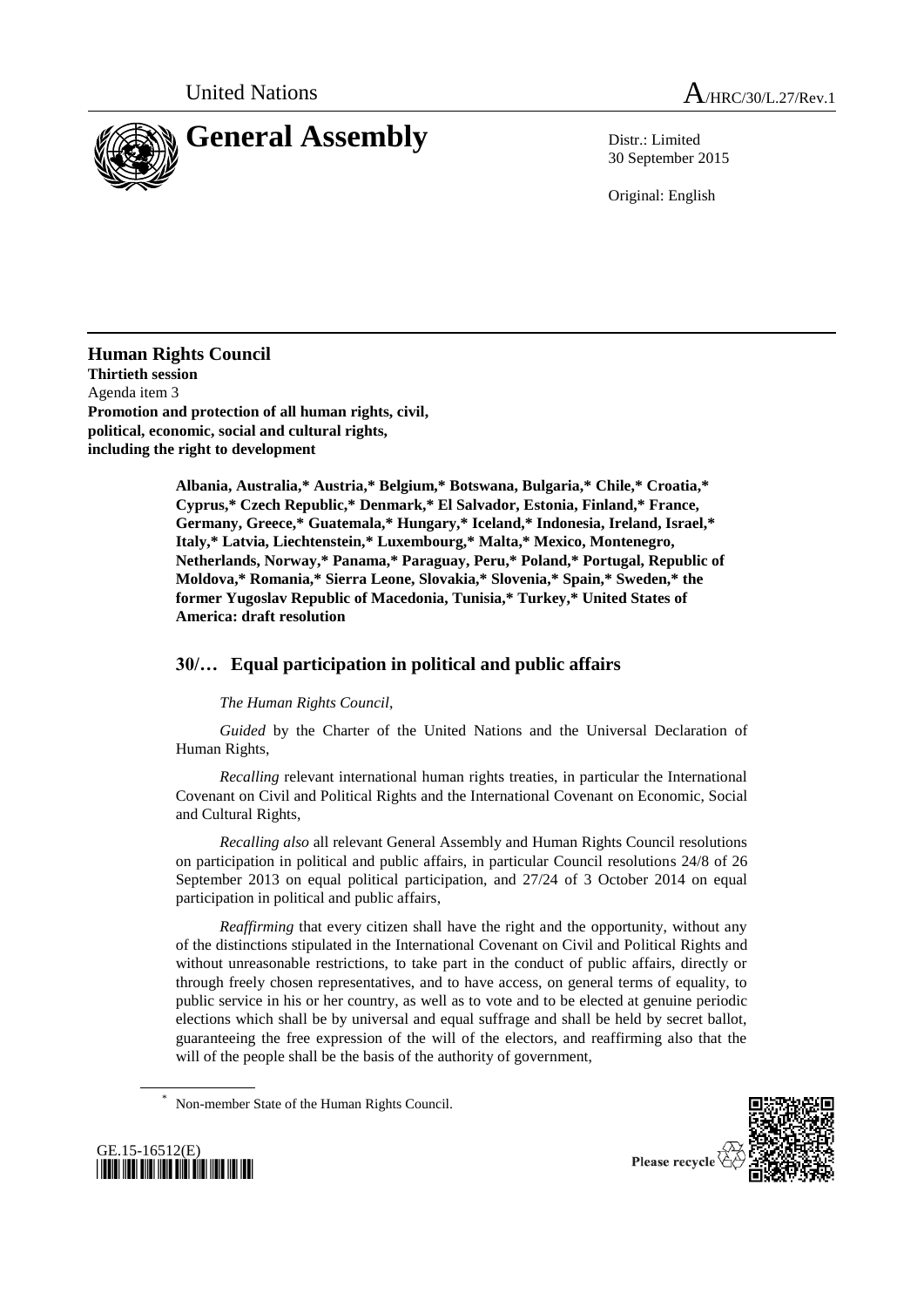*Reaffirming also* that no distinctions are permitted among citizens in the enjoyment of the right to participate in the conduct of public affairs on the grounds of race, colour, sex, language, religion, political or other opinion, national or social origin, property, birth or other status, or on the basis of disability,

*Emphasizing* the critical importance of equal and effective participation in political and public affairs for democracy, the rule of law, social inclusion, economic development and advancing gender equality, as well as for the realization of all human rights and fundamental freedoms,

*Reaffirming* that the active participation of women, on equal terms with men, at all levels of decision-making, is essential to the achievement of equality, inclusive economic growth and sustainable development, peace and democracy,

*Recognizing* that the rights of everyone to freedom of expression, to peaceful assembly, to freedom of association, to education, and access to information, as well as inclusive economic empowerment, are among the essential conditions for equal participation in political and public affairs and must be promoted and protected,

*Recognizing also* the need for further work on the full and effective implementation of the right to participate in public affairs in the context of article 25 of the International Covenant on Civil and Political Rights, including by identifying possible gaps in existing guidance on the implementation of this right,

*Recognizing further* the need to intensify efforts to eliminate barriers in law and in practice and to actively facilitate full and effective participation in political and public affairs,

*Welcoming* the work of the Office of the United Nations High Commissioner for Human Rights, the special procedures, the treaty bodies and other relevant human rights mechanisms on identifying and addressing obstacles to the full implementation of the right to participate in public affairs,

1. *Expresses concern* that, despite progress made towards the full implementation of the right to participate in public affairs worldwide, many people continue to face obstacles, including discrimination, in the enjoyment of their right to participate in the public affairs of their countries as well as in the enjoyment of other human rights that enable it;

2. *Recognizes* that women, persons belonging to marginalized groups or minorities, and persons in vulnerable situations are among those who are most affected by discrimination in participation in political and public affairs;

3. *Reaffirms* the obligation of States to take all appropriate measures to ensure that every citizen has an effective right and opportunity to equal participation in public affairs;

4. *Notes* the emergence of new forms of participation and grass-roots engagement, in particular through new information and communications technologies and social media, and the challenges to established forms of political participation in some States;

5. *Notes with interest* the study on promotion, protection and implementation of the right to participate in public affairs in the context of existing human rights law prepared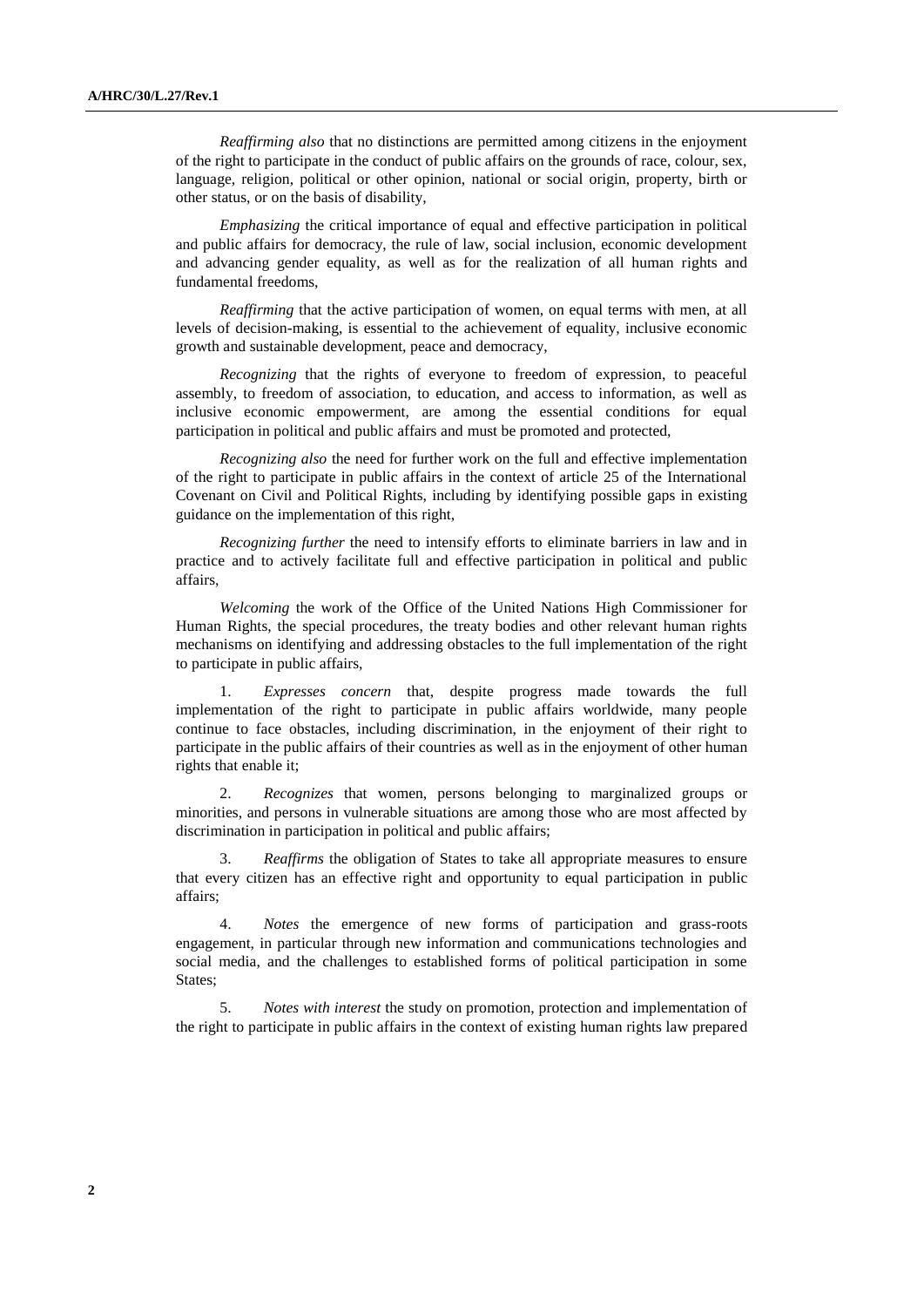by the Office of the United Nations High Commissioner for Human Rights,<sup>1</sup> and welcomes the contributions of States and other stakeholders to the study;

6. *Invites* States to consider best practices and experiences with respect to the implementation of the right to participate in public affairs when fulfilling their human rights obligations and to share their best practices and experiences in this regard at the regional and international levels, including when reporting to the United Nations human rights system, in order to facilitate full, effective and equal participation in political and public affairs;

7. *Urges* all States to ensure the full, effective and equal participation of all citizens in political and public affairs, including by, inter alia:

(*a*) Complying fully with their international human rights law obligations and commitments with regard to participation in political and public affairs, including by reflecting them in their national legislative framework;

(*b*) Considering signing and ratifying or acceding to the International Covenant on Civil and Political Rights and other core international human rights treaties;

(*c*) Taking all necessary measures to eliminate laws, regulations and practices that discriminate, directly or indirectly, against citizens in their right to participate in public affairs on the grounds of race, colour, sex, language, religion, political or other opinion, national or social origin, property, birth or other status, or on the basis of disability;

(*d*) Taking proactive measures to eliminate all barriers in law and in practice that prevent or hinder citizens, in particular women, persons belonging to marginalized groups or minorities, persons with disabilities and persons in vulnerable situations, from participating fully and effectively in political and public affairs, including, inter alia, reviewing and repealing measures that unreasonably restrict the right to participate in public affairs, and considering adopting, on the basis of reliable data on participation, temporary special measures, including legislative acts, aimed at increasing the participation of underrepresented groups in all aspects of political and public life;

(*e*) Taking appropriate measures to encourage publicly and promote the importance of participation of all citizens in political and public affairs, in particular women, persons belonging to marginalized groups or to minorities, and persons in vulnerable situations, including by engaging them in designing, evaluating and reviewing policies and legislation on participation in political and public affairs;

(*f*) Developing and disseminating information and educational materials on the political process and relevant international human rights law provisions to facilitate equal participation in political and public affairs;

(*g*) Taking steps to promote and protect the voting rights of all those entitled to vote without any discrimination, including facilitation of voter registration and participation and the provision of electoral information and voting papers in a range of accessible formats and languages, as appropriate;

(*h*) Exploring new forms of participation and opportunities brought about by new information and communications technologies and social media as a means to improve and widen, online and offline, the exercise of the right to participate in public affairs, and other rights directly supporting and enabling it;

 $1$  A/HRC/30/26.